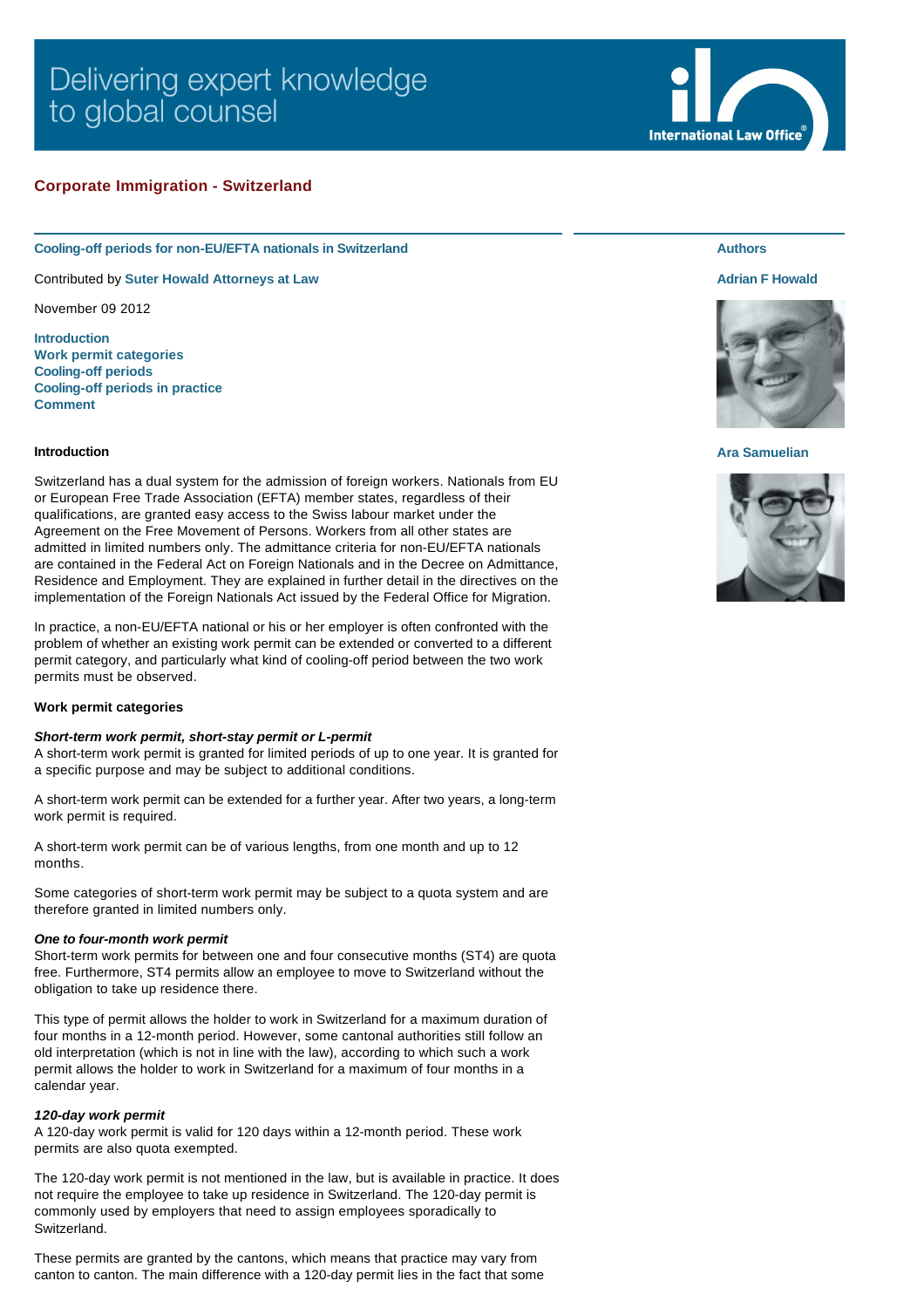cantons grant them 120 days within a period of 12 months and others within a calendar year.

## *Four to 12-month work permit*

A short-term work permit for stays of between four and 12 months (ST12) requires the employee to take up residence in Switzerland and is subject to the quota system. Such permits can be extended to a total 24 months.

# *Long-term work permit, residence permit or B-permit*

A long-term work permit is granted for stays of more than one year. It is granted for a specific purpose and may be made subject to additional conditions.

If, for example, an assignment initially lasts for more than 12 months (eg, 36 months), a long-term work permit may be issued. If a short-term work permit will be extended for over 24 months, a long-term work permit must be applied for.

Long-term work permits are subject to a quota system and are therefore granted in limited numbers only. Employees with a long-term permit must take up residence in Switzerland.

#### <span id="page-1-0"></span>**Cooling-off periods**

#### *Definition*

A 'cooling-off period' is a period during which a person who has been granted a work permit in the past must stay outside Switzerland before being eligible to obtain a new work permit.

The fundamentals of cooling-off periods are stated in Article 32(4) of the Federal Act on Foreign Nationals and are outlined in Articles 56 and 57 of the Decree on Admittance, Residence and Employment.

### *Aim of cooling-off periods*

Short and long-term permits are, in principle, granted for a specific purpose and may be made subject to additional conditions (eg, work for a specific Swiss client, a specific project or in a specific canton). In order to prevent misuse of temporary residence status, and to reflect the fact that a work permit should serve one specific purpose only, a cooling-off period between two permits is applicable.

#### *Renewal of work permits*

Article 56 of the Decree on Admittance, Residence and Employment states that a shortterm work permit can be renewed only after a 12-month interruption or cooling-off period. This means that a person who has left and been de-registered from Switzerland must wait 12 months outside Switzerland before being able to obtain a new work permit.

Exceptions are possible in reasonable individual cases, especially in case of recurring activities.

Furthermore, between two ST4 permits, the person must stay outside Switzerland for at least two months.

## *Succession of work permit categories*

Article 57 of the Decree on Admittance, Residence and Employment sets rules on the immediate succession of different work permit categories.

The rules aim to prevent abuse by switching from one permit category to another in order to evade the applicable rules.

According to Article 57, the following work permit categories may not immediately succeed one another:

- ST4 permits;
- ST12 permits; and
- work permits for a maximum of eight months (only for, among others, artists, musicians and authors).

A cooling-off period of two months is in principle applicable in all such cases.

## <span id="page-1-1"></span>**Cooling-off periods in practice**

## *ST12 permit to ST12 permit*

A cooling-off period of 12 months is applicable between two ST12 permits. This is also a general rule with which the authorities must comply.

#### *ST12 permit to ST4 permit*

After a cooling-off period of two months, most cantonal authorities allow an ST4 permit to follow an ST12 permit (practical rule). However, there are various interpretations of the law. When does the 12-month period of an ST4 permit start? And do we count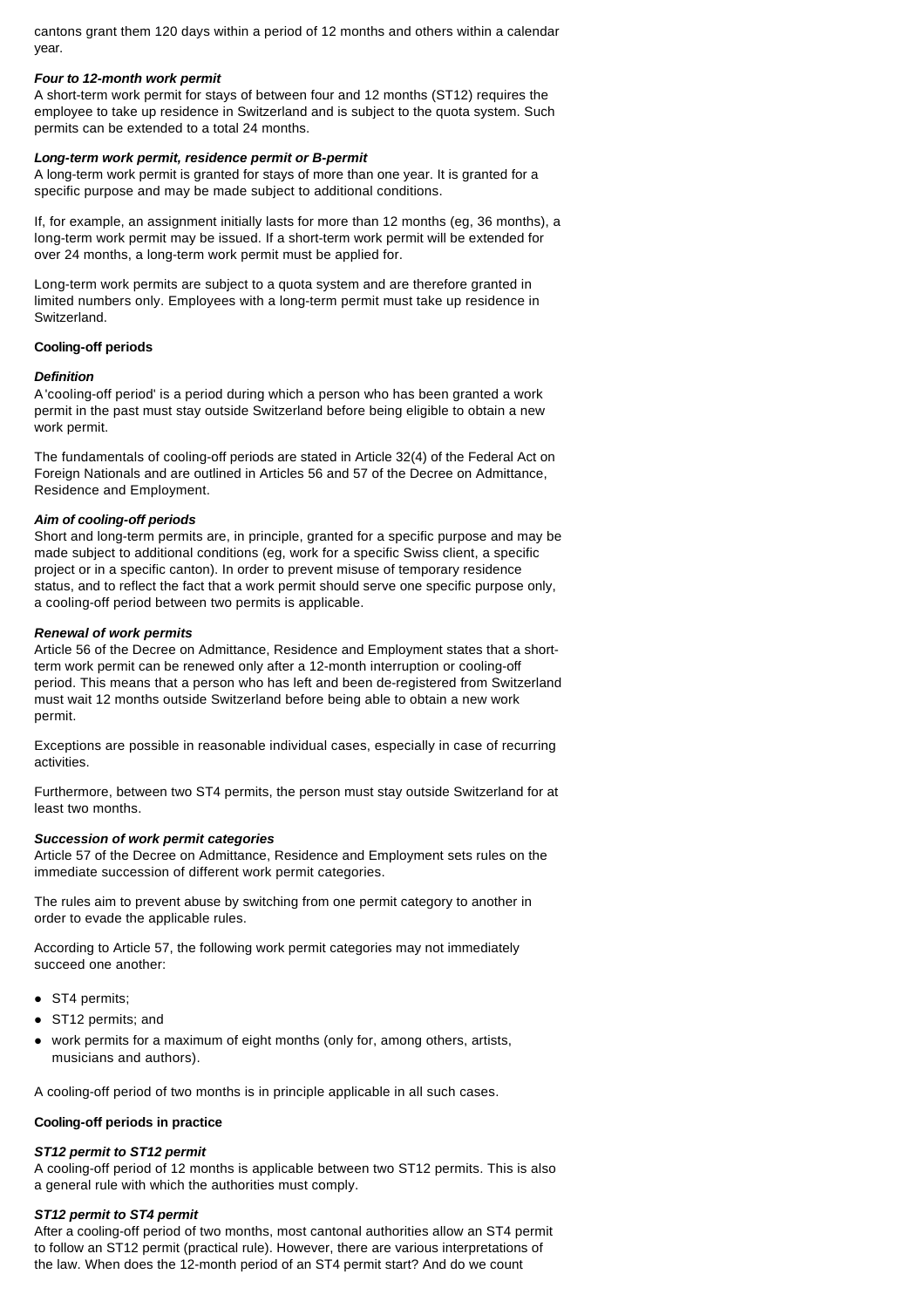forwards or backwards from the start of the 12-month period when calculating the cooling-off period? When counting forwards from the start of the 12-month period the practical rule is applicable. When counting backwards from the start point a cooling-off period of 8 months would be necessary in order for a new ST4 permit application to be filed (a four-month stay in Switzerland based on an old ST12 permit + 8 months cooling period = 12 months).

## *ST4 permit to ST12 permit*

A cooling-off period of two months is applicable between an ST4 and an ST12 permit.

However, it is also possible that no cooling-off period need be observed. This is possible only if a foreigner need to stay longer in Switzerland than initially planned. In such case the four-month period of the ST4 permit will be deducted from the 12-month period of the ST12 permit. This means that the ST12 permit will be granted for an additional eight-month period only.

# *ST4 permit to ST4 permit*

A cooling-off period of two months is applicable if an ST4 permit is followed by another ST4 permit. For example, if the ST4 permit is valid for three months, a cooling-off period of two months is applicable and afterwards a new ST4 permit, valid for one month, can be granted.

In case the initial ST4 permit was granted for a period of four months, the cooling-off period will be eight months. This is because an ST4 permit allows the holder to work in Switzerland only for a maximum duration of four months within a 12-month period.

# *ST4 permit to 120-day permit*

The applicable cooling-off period is, in principle, eight months.

However, depending on the interpretation of the authorities (ie, four months' work in a 12-month period or a calendar year), the cooling-off period can be shorter than eight months, but will be at least two months.

# *120-day permit to ST4 permit*

According to the practice of the authorities, a cooling-off period of two months is applicable.

# *ST12 permit to 120-day permit*

According to the practice of the authorities, a cooling-off period of two months is applicable.

# *120-day permit to ST12 permit*

Where a 120-day permit is followed by an ST12 permit, a cooling-off period of two months is applicable.

However, under certain circumstances it is also possible that no cooling-off period need be observed. If a 120-day permit has been obtained for a specific activity to be sporadically performed in Switzerland and the employee must perform the same activity in future on a permanent basis in Switzerland, an ST12 permit can be granted without a cooling-off period. However, the 120-day period (ie, four months) of the 120-day permit will be deducted from the 12-month period of the ST12 permit. This means that the ST12 permit will be granted for an additional eight-month period only.

# *120-day permit to 120-day permit*

According to the authorities, no cooling-off period is applicable between two 120-day permits.

# *ST12 permit to ST4 permit to ST12 permit*

Some employers have attempted to combine more than two different work permit categories in order to achieve the following result: an ST12 permit, after a cooling-off period of two months, is followed by an ST4 permit and the ST4 permit, after another two-month cooling-off period, is followed by an ST12 permit.

This scenario is not possible in principle, because as a general rule, a cooling-off period of 12 months must be observed between two ST12 permits. The intended combination is interpreted by the authorities as an attempt to evade both the law and the 12-month cooling-off period.

# *B-permit to L-permit and B-permit to B-permit*

The Federal Act on Foreign Nationals does not mention any cooling-off period with regard to an L-permit following a B-permit or a B-permit following a B-permit. Hence, such successions of permits should work without a cooling-off period in principle. In practice, however, the authorities are seldom confronted with such cases.

# <span id="page-2-0"></span>**Comment**

The different cooling-off periods for non-EU/EFTA nationals are, both in theory and in practise, complicated. Employers should include cooling-off periods in their human resource planning to ensure the sustainability and continuity of their businesses in